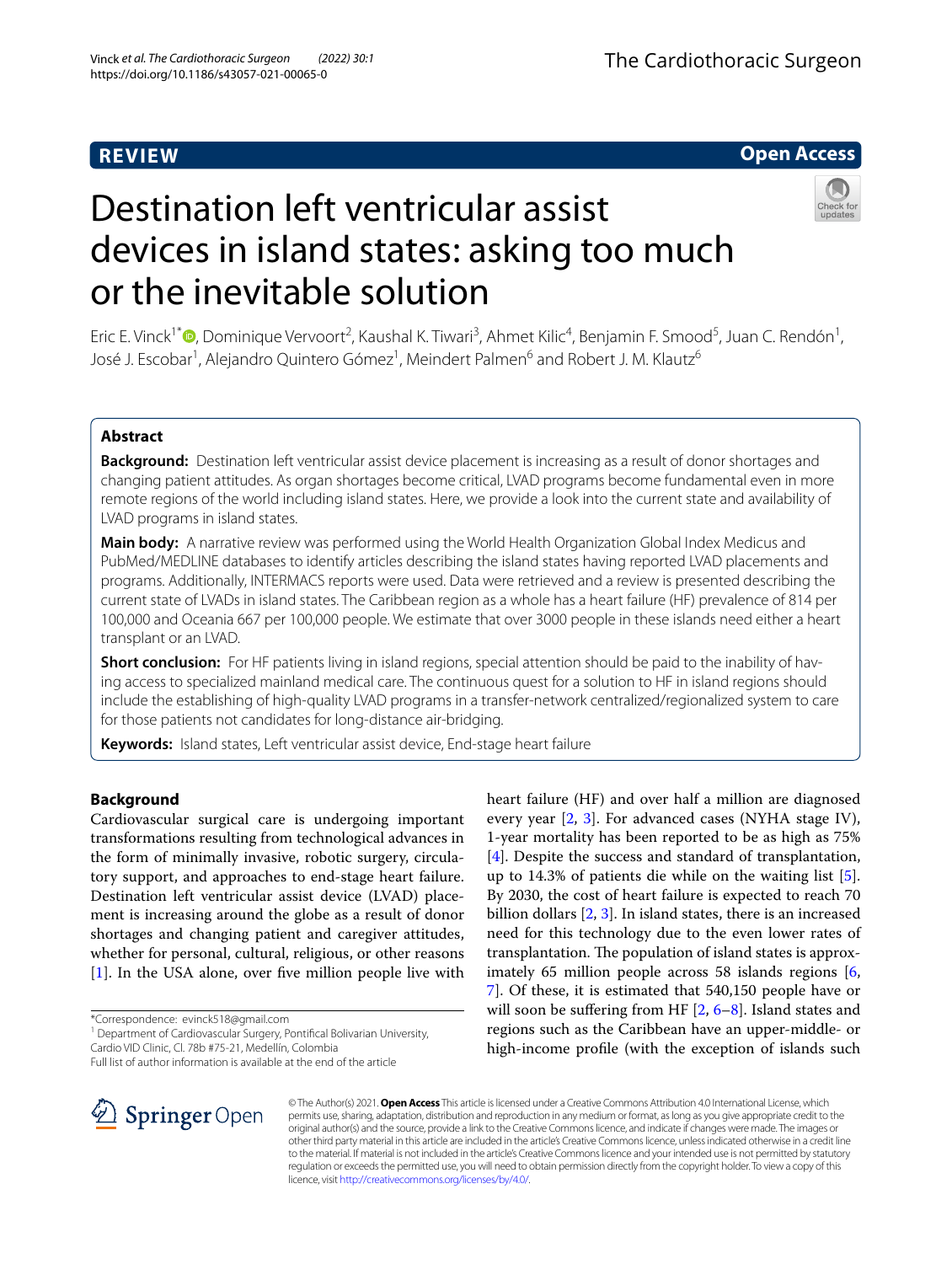as the Dominican Republic and Haiti). However, population diferences and healthcare policy disparities lead to consequences of limited access to quality and immediate cardiac surgical care  $[6-8]$  $[6-8]$  $[6-8]$ . The remote distances of island states from specialized mainland transplant centers make destination LVAD therapy an attractive solution  $[6–8]$  $[6–8]$  $[6–8]$ . In 2019, a record number of 3198 continuous flow LVADs were placed worldwide according to the INTER-MACS database [[1](#page-4-0)]. During the last decade (2010–2019), a total of 25,551 LVADs have been placed. Additionally, over 5000 heart transplants are being performed annually worldwide. As organ shortages become critical, patients keep dying waiting for a heart; LVADs have emerged as the only other viable option for many patients [[1\]](#page-4-0). Here, we provide a look into the current state and availability of LVAD programs in island states across the world and insights into future care.

#### **Heart failure in island states**

In low- and middle-income countries (LMICs) with similar demographic profles such as those found in island regions, hospital admission rates due to heart failure have been reported to be 2.2% [[3](#page-4-2)]. Global prevalence of HF remains high (831 per 100,000) and over 64 million people worldwide ail from HF  $[2]$  $[2]$ . The prevalence of HF in LMICs and high-income countries are 830 per 100,000 and 871 per 100,000 people, respectively  $[2]$  $[2]$ . The Caribbean region as a whole has a HF prevalence of 814 per 100,000 and Oceania 667 per 100,000 people [\[2](#page-4-1)]. In some countries, low organ donation rates of approximately 7 per million population are insufficient to meet the demands of the rise in HF care. Applying the ratio of heart transplant candidacy-to-population as seen in the USA to island states across the world (exclusively using population ratio), we estimate that over 3000 people in island states worldwide need either a heart transplant or an LVAD  $[5]$  $[5]$ . The income profile disparities between islands along with the healthcare burden of HF in island states remain a serious public health issue. In island states, special challenges exist. Aside from being remote distances from centralized and specialized mainland centers, emergency air-bridging may not always be a safe solution to patients with HF  $[8-10]$  $[8-10]$ . Despite the difculties of being long distances from specialized centers many islands have managed to develop highquality cardiac institutions overcoming the distance factor. These centers include but are not limited to *Health City Cayman Islands*, *ADK hospital Male Maldives*, *Eric Williams heart center in Trinidad and Tobago*, and *Martinique University Hospital Fort-de-France Martinique*. However, only *Grand Cayman* and *Singapore* have established LVAD programs. These centers have successfully developed quality cardiovascular care for especially underserved regions of the world  $[6-8]$  $[6-8]$ . Despite these endeavors, the burden of HF makes ventricular assistance an underused and necessary solution to many of these islands.

Procedures such as aortic valve replacements or coronary artery bypass grafting are simpler than aspiring to develop heart failure programs including LVAD programs which require a more complex team and institutional infrastructure. Alongside the decreasing availability of cardiac transplant donors and recipients rejecting transplantation worldwide, the need to fnd alternative solutions to HF treatment is becoming critical. In centralized institutions in middle- to high-income countries, many programs have developed programs to answer to this shift from transplantation to destination LVAD. In LMICs and island states, however, these programs have faced a more challenging process. Technological advances regarding medical and surgical developments in island states refect those of lower-middle-income countries.

## **Cardiac surgery in island states**

Of the 58 island states across the globe, over 40 cardiac surgical centers are spread across these islands, most of which are located in the Caribbean region [[6–](#page-4-5)[8\]](#page-4-7). Cardiac surgical care on islands is accomplished through three main systems: (1) local cardiac surgery, (2) visiting cardiac surgery teams, and (3) air-bridging patients to other neighboring institutions  $[6-11]$  $[6-11]$ . Despite these three systems, there is still a need for additional centers in both the Caribbean region and other island regions across the globe to answer to the cardiovascular surgical disease burden  $[6-11]$  $[6-11]$  $[6-11]$ .

## **Main text**

A narrative review was performed using World Health Organization Global Index Medicus and PubMed/MED-LINE databases to identify articles describing the island states having reported LVAD placements and programs. Additionally, INTERMACS reports were used as supplementary sources. Data were retrieved and a review is presented describing the current state of LVADs in island states along with considerations for the need to develop LVAD programs.

## **Results**

#### **Destination LVAD programs in island states**

By the year 2030, a projected one in 33 adults will suffer from HF  $[1-3]$  $[1-3]$  $[1-3]$ . The discrepancy between those in need and those transplanted has translated into the fact that the number of patients treated with LVADs today, exceeds those treated with transplantation [\[12](#page-5-2)]. This technology is becoming so successful that over 150 centers in the USA have established LVAD destination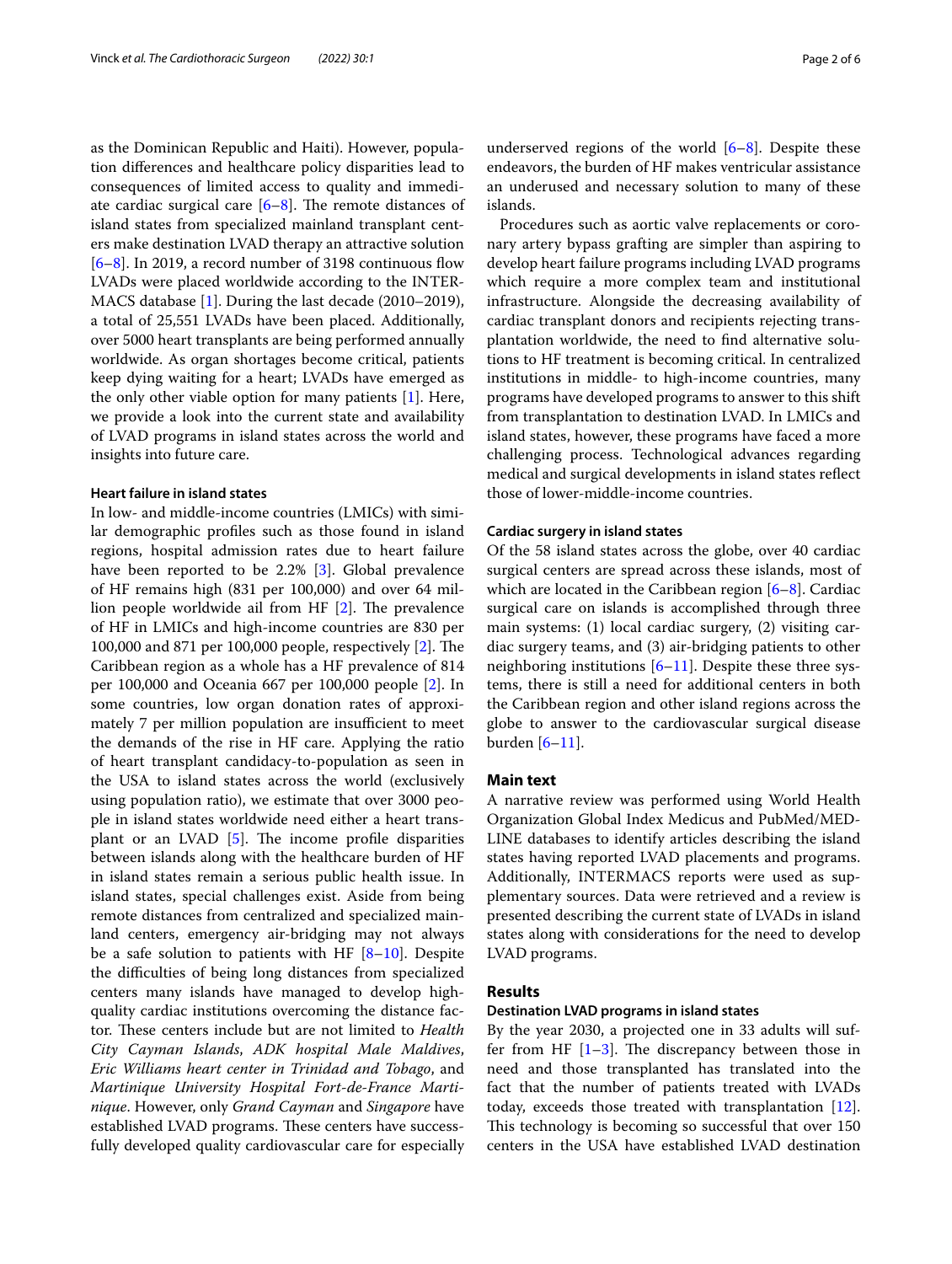centers [[12](#page-5-2)]. In 2014, the cardiovascular center Health City Cayman Islands on Grand Cayman became the frst island in the Caribbean to perform an LVAD placement. The Centro Cardiovascular de Puerto Rico y del Caribe in San Juan, Puerto Rico, is currently in the process of developing an LVAD program. Other islands still depend on air-bridging for transplant and HF treatment. Singapore, having a population reaching six million, was the frst island in the world (started in 2009) to develop a sustainable destination LVAD program  $[13]$ . Though Hawaii is not an island state but a US state, its development in cardiac surgery resembles that of island states. While heart transplantation in Hawaii began in 1987 at the St. Francis Medical Center in Honolulu, the average of three heart transplants per year corresponding to approximately 7 per 1,000,000 population led to a lack of federal funding [\[14](#page-5-4)]. Program funding eligibility requires a minimum of 10 transplants per year, which resulted in fnancial difculties maintaining the program. Additionally, introducing an LVAD program requires centers to have a functioning transplant department. In their 2008 paper, Hong and colleagues expressed the unlikelihood of maintaining Hawaii's transplant department [\[14](#page-5-4)]. Today, The Queen's Medical Center in Honolulu is developing an LVAD program. There are, therefore, two islands with fnancially supported and sustainable LVAD programs and another two underway (Table [1\)](#page-2-0). With the exception of Grand Cayman, the population of Hawaii, Puerto Rico, and Singapore of >1,000,000, in addition to their highincome profle and healthcare policies, make a sustainable and quality LVAD program more feasible. Figure [1](#page-2-1) shows islands performing/developing LVAD programs.

## **Establishing destination LVAD programs**

Establishing an LVAD destination program requires frst to determine the patient volume and need for this program. Hospital administrative support and investment is critical since an LVAD program increases hospital visibility but the financial compensation is delayed  $[12]$  $[12]$ . The core team should consist of the following: two cardiothoracic surgeons trained in LVAD implantation, one cardiologist experienced in HF management, perfusionists with knowledge in circulatory support, a cardiovascular anesthesiologist and intensivists with experience in HF, it is critical that those involved also be trained in extra-corporeal membrane oxygenation in case this becomes necessary. Additionally, an all-round cardiovascular support system is crucial, involving a nutritionist, psychologist,

<span id="page-2-0"></span>**Table 1** Island states with LVAD programs

| Island                       | Center                                            | <b>Year initiated</b> | Population | Reaion             |
|------------------------------|---------------------------------------------------|-----------------------|------------|--------------------|
| Singapore, Singapore         | National University Heart Centre                  | 2009                  | 5,898,304  | Southeast Asia Sea |
| Grand Cayman, Cayman Islands | Health City Cayman Islands, Narayana Health       | 2014                  | 66.532     | Caribbean Sea      |
| Honolulu, Hawaii             | The Oueen's Medical Center                        | In development        | 1.455.271  | Pacific Ocean      |
| San Juan, Puerto Rico        | Centro Cardiovascular de Puerto Rico y del Caribe | In development        | 2.787.703  | Caribbean Sea      |

*LVAD* left ventricular assist device

<span id="page-2-1"></span>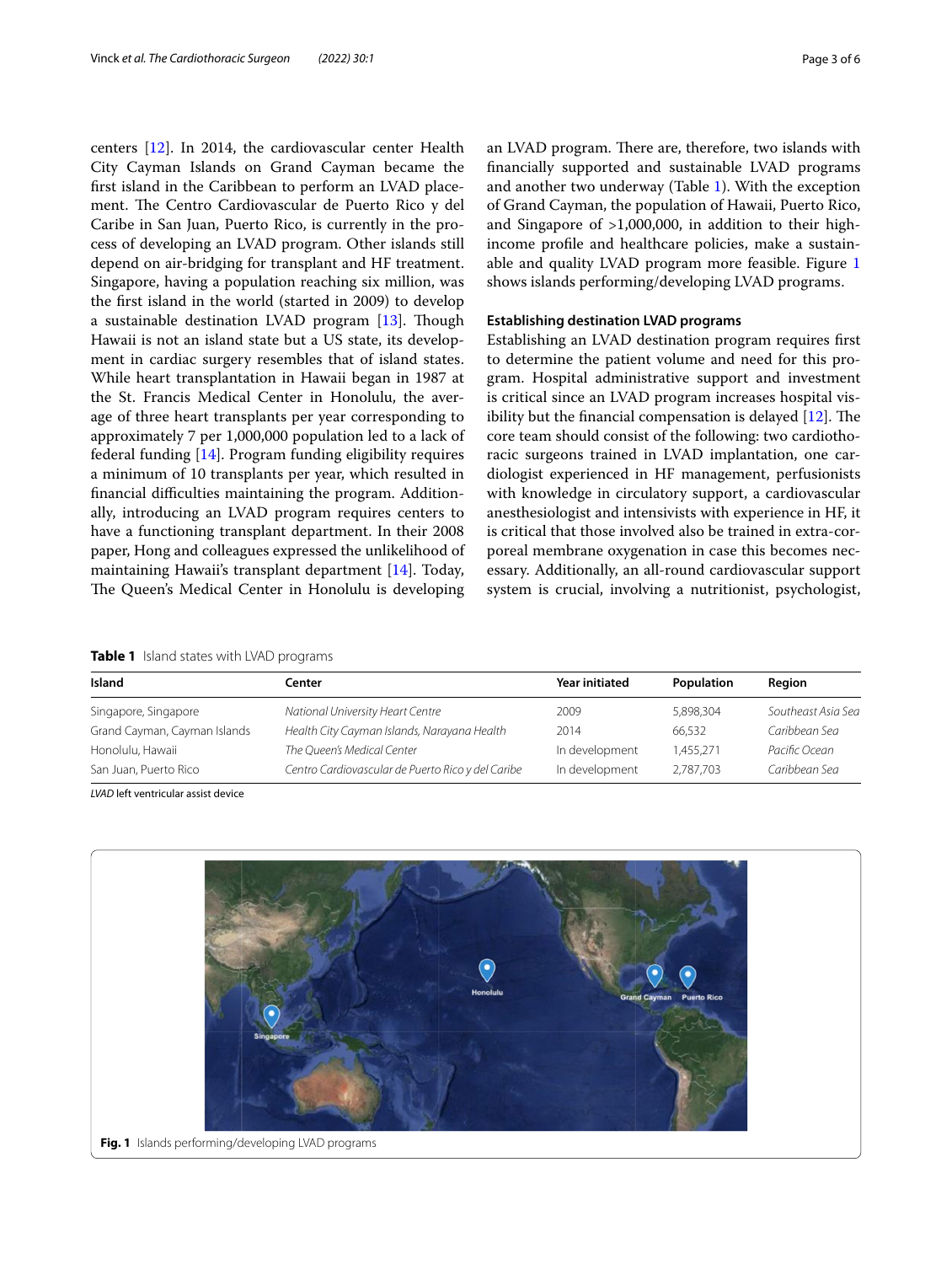rehabilitation expert, social workers, and nurses. Because of possible device malfunctions, there should be LVAD coordinators present [[12\]](#page-5-2). An important element for maintaining a sustainable program is to establish partnerships with a nearby heart transplant center. This is critical for those patients who fall out of the "destination" profle and become "bridging" patients. Finally, patient selection is crucial since poor results will afect hospital expenditures and lead to unsustainable programs [\[12](#page-5-2)]. Highly specialized mainland centers such as in the Netherlands, have developed high-quality destination ventricular assisting programs and are moving away from the "transplant culture" and adopting a more mechanical support solution to HF. In 2014, at Leiden University Medical Center, Leiden, Netherlands, the frst Dutch LVAD destination program reported their experience [ $15$ ]. The Netherlands along with many other centers are experiencing a progressive and successful transition from transplantation to LVAD therapy.

As with heart transplantation, patients receiving LVADs as destination therapy on island states require careful and strict follow-ups. These consist of serial bloodwork, anti-coagulation monitoring, infection prevention, and thromboembolic/bleeding screening. Although dense, rigorous follow-up is critical for the success of these destination devices. Additionally, despite the superiority of transplantation to LVADs with regard to complications and infections, despite the risk of rejection, the decreasing pool of donors requires us to turn to this option.

## **Discussion**

#### **Impact of distance from an implant center**

Because few island cardiac surgery centers have substantial experience with HF and heart transplant, most patients requiring transplants are air-bridged to mainland countries [[6–](#page-4-5)[11](#page-5-1)]. Despite this option many patients requiring transplantation often die waiting for a donor. Air-bridging systems and rapid ground transport teams are critical for the sustained support of island cardiac centers [[6–](#page-4-5)[11](#page-5-1)]. An example of islands at signifcant distances from mainland cardiac centers are the French Polynesian Islands which include Bora Bora and Tahiti. These South Pacific Ocean islands air-bridge cardiac surgical patients to either New Zealand (4100 km away) or Paris, France (15,700 km away)  $[16]$  $[16]$  $[16]$ . In a study by Gallandt and colleagues, an average residential distance of 44.2 miles from an LVAD implant center did not afect mortality, complications, nor quality of life following implant [\[17\]](#page-5-7). However, the need for air-bridging of patients from an island setting to mainland centers requires a diferent procedure and pathway from ground transport protocols [\[17](#page-5-7)]. In another study by Nelson and colleagues, a more rural population and greater distance from the implant center was analyzed [\[18](#page-5-8)]. Residential distance of up to 120 miles from implant center did not increase mortality or complications  $[18]$  $[18]$  $[18]$ . These results strengthen the notion that well-established patient-tocenter networking, following-up system, and transport protocols are crucial in maintaining a successful program even at remote distances [[18\]](#page-5-8). Keeping in mind that preservation times more than 4-6 hours have been shown to impair cardiac graft function, long fight distances for rescue/implantation renders island patients at high risk [[14\]](#page-5-4). However, newer technologies such as warm machine perfusion are gaining ground and will soon become a game changer in securing graft function during transfer ofering additional options for island patients. In a commentary, Kilic proposed the solution of regionalizing/centralizing high-complexity cardiac care in island regions  $[9]$  $[9]$ . This is an ideal solution for island populations needing LVADs [\[9](#page-4-8)]. An example would be establishing an inter-island transfer-partnership network sending HF patients with indications for LVAD placements to the nearest experienced centers; Grand Cayman and Puerto Rico for Caribbean Sea patients, Singapore for Southeast Asia Sea patients, and Hawaii for Pacifc Ocean patients for example.

### **The future of islands and LVADs**

Establishing LVAD programs on most islands is not feasible, cost-efective, nor a sustainable strategy to HF in island regions. However, as larger islands become more experienced in LVAD placements and post-op patient care, a more centralized/regionalized patient care strategy should be developed in order to care for those patients who simply cannot attain a new heart. Additionally, with the current withdrawal of the Heartware (Medtronic, Minneapolis, Minn) from the market, diferent approaches are being implemented to ensure patient safety for the future LVAD systems. Newer technologies such as the Impella 5.5 (Abiomed, Danvers, Massachusetts, USA) assist device are gaining ground in the USA as a transitioning and bridging approach [\[19](#page-5-9)]. Although to date FDA approves a limited 2-week implant duration using this technology, its use has shown success in patients for up to 2 months; this option opens doors to the possibility of less invasive horizons to heart failure patients even in remote regions especially for island states [\[19\]](#page-5-9). Finally, although any LVAD training requires specifc implantation and perioperative training at experienced mainland centers, some islands have their own cardiac surgery training programs. There are currently four islands with cardiothoracic surgery training programs, Cuba, Jamaica, Martinique, and Singapore. The advantage these programs have with regard to future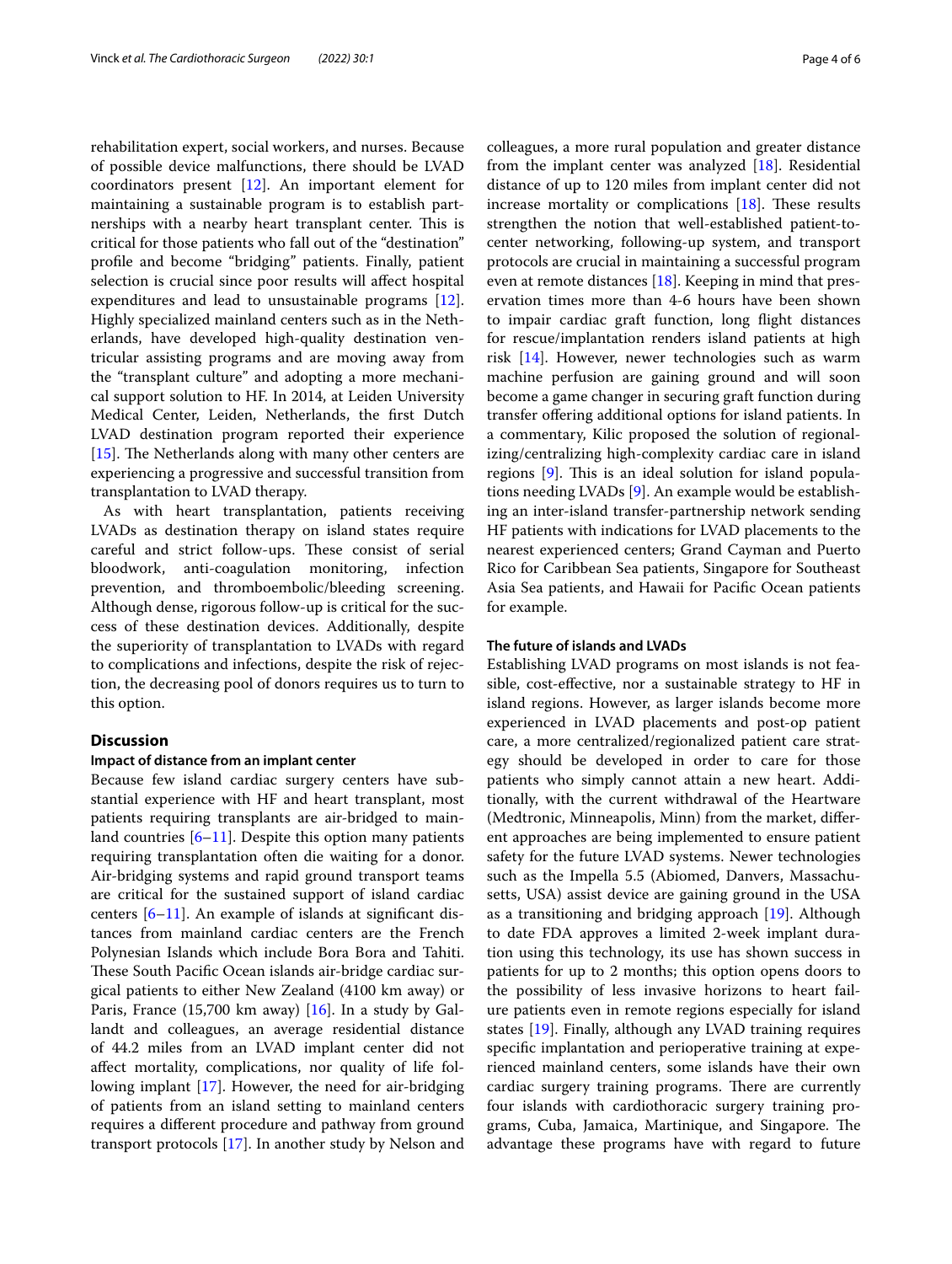practice, is that residents grow into an already islandbased environment and therefore are more comfortable working in these settings [[6\]](#page-4-5).

## **Solutions to the challenges following implantation**

Despite the many benefts of LVADs, postoperative treatment, follow-up and specialized medical care remain a challenge. One thing is successfully implanting an LVAD; the other is being prepared for the possible and eventful complications associated with these devices [[20\]](#page-5-10). In the ROADMAP study, at 2 years following implantation, only 8% had freedom from re-hospitalization; the main cause was bleeding. Other complications such as thrombosis, stroke, infections, and worsening heart failure are all possible adverse events that the LVAD team should be ready to face [\[20](#page-5-10)]. Not only do these complications imply re-hospitalizations, but require a sophisticated team of nurses, device technicians, and heart failure specialists all working in synchrony to stabilize these events. In response to these very real complications of LVADs, island regions must have a nearby centralized center capable of managing complications and adverse events. For a technology that is designed and aimed towards these highly complex patients, especially in island regions, a hub-and-spoke type organization is critical to properly treat and resolve these highly likely events [[21\]](#page-5-11). In these models, larger islands may function as hubs while more disperse and smaller centers may fll a spoke-type profile and category. This of course can function within a well-established and organized healthcare system [\[21](#page-5-11)].

## **Conclusions**

The pursuit of improving cardiac surgical care in underserved regions of the world drives innovation and newer strategies. For HF patients living in island regions, special attention should payed as many of these patients do not have the luxury of specialized mainland surgical care. The continuous quest for a solution to HF in island regions should include the establishing of high-quality LVAD programs in a transfer-network system and huband-spoke model designed for those patients not candidates for long-distance air-bridging.

#### **Abbreviations**

LVAD: Left ventricular assist device; HF: Heart failure; LMIC: Low-middleincome countries.

#### **Acknowledgements**

None.

#### **Authors' contributions**

Eric Vinck: writing, drafting, research, organization. Dominique Vervoort: writing, draft, fnal review. Kaushal Tiwari: writing, conceptualization, supervision. Ahmet Kilic: writing, supervision, conceptualization. Benjamin Smood: writing, fnal drafting, research. Juan Rendon: supervision, writing, drafting, research. Jose Escobar: supervision, writing, drafting, research. Alejandro Quintero: supervision, writing, drafting, research. Meindert Palmen: conceptualization, supervision, fnal draft. Robert Klautz: conceptualization, supervision, fnal draft. The authors read and approved the fnal manuscript.

#### **Funding**

None.

#### **Availability of data and materials**

All material and data are available.

#### **Declarations**

**Ethics approval and consent to participate** Not applicable.

#### **Consent for publication**

Not applicable.

#### **Competing interests**

The authors declare that they have no competing interests.

#### **Author details**

<sup>1</sup> Department of Cardiovascular Surgery, Pontifical Bolivarian University, Cardio VID Clinic, Cl. 78b #75-21, Medellín, Colombia. <sup>2</sup>Institute of Health Policy, Management and Evaluation, University of Toronto, Toronto, Ontario, Canada. 3 <sup>3</sup> Department of Cardiothoracic and Vascular Surgery, ADK Hospital Pvt Ltd, Malè, Maldives. 4 Department of Cardiothoracic Surgery, Johns Hopkins Hospital, Baltimore, USA.<sup>5</sup> Department of Cardiovascular Surgery, University of Pennsylvania, Philadelphia, PA, USA. <sup>6</sup>Department of Cardiothoracic Surgery, Leiden University Medical Center, Leiden, Netherlands.

#### Received: 21 November 2021 Accepted: 27 December 2021 Published online: 03 January 2022

#### **References**

- <span id="page-4-0"></span>1. Molina EJ, Shah P, Kiernan MS, Cornwell WK III, Copeland H, Takeda K, Fernandez FG, Badhwar V, Habib RH, Jacobs JP, Koehl D (2021) The Society of Thoracic Surgeons Intermacs 2020 Annual Report. Ann Thorac Surg 111(3):778–792
- <span id="page-4-1"></span>2. Bragazzi NL, Zhong W, Shu J, Abu Much A, Lotan D, Grupper A, Younis A, Dai H (2021) Burden of heart failure and underlying causes in 195 countries and territories from 1990 to 2017. Eur J Prev Cardiol 28:1682–1690
- <span id="page-4-2"></span>3. Callender T, Woodward M, Roth G, Farzadfar F, Lemarie JC, Gicquel S, Atherton J, Rahimzadeh S, Ghaziani M, Shaikh M, Bennett D (2014) Heart failure care in low-and middle-income countries: a systematic review and meta-analysis. PLoS Med 11(8):e1001699
- <span id="page-4-3"></span>4. Kilic A, Ailawadi G (2012) Left ventricular assist devices in heart failure. Expert Rev Cardiovasc Ther 10(5):649–656. [https://doi.org/10.1586/erc.12.](https://doi.org/10.1586/erc.12.17) [17](https://doi.org/10.1586/erc.12.17) PMID: 22651840
- <span id="page-4-4"></span>5. Akintoye E, Shin D, Alvarez P, Briasoulis A (2020) State-level variation in waitlist mortality and transplant outcomes among patients listed for heart transplantation in the US from 2011 to 2016. JAMA Netw Open 3(12):e2028459.<https://doi.org/10.1001/jamanetworkopen.2020.28459>
- <span id="page-4-5"></span>6. Vinck EE, Ebels T, Hittinger R, Peterson TF (2021) Cardiothoracic surgery in the Caribbean. Braz J Cardiovasc Surg. [https://doi.org/10.21470/1678-](https://doi.org/10.21470/1678-9741-2020-0377) [9741-2020-0377](https://doi.org/10.21470/1678-9741-2020-0377) Epub ahead of print. PMID: 33577262
- <span id="page-4-6"></span>7. Vervoort D, Vinck EE, Tiwari KK, Tapaua N (2021) Cardiac surgery and small island states: a bridge too far? Ann Thorac Surg 111:931–936. [https://doi.](https://doi.org/10.1016/j.athoracsur.2020.05.150) [org/10.1016/j.athoracsur.2020.05.150](https://doi.org/10.1016/j.athoracsur.2020.05.150) Published online July 25, 2020
- <span id="page-4-7"></span>8. Vinck EE, Vervoort D (2020) Cardiac surgery air-bridging in the Caribbean. Semin Thorac Cardiovasc Surg S1043 0679(20):30126–3012X. [https://doi.](https://doi.org/10.1053/j.semtcvs.2020.05.002) [org/10.1053/j.semtcvs.2020.05.002](https://doi.org/10.1053/j.semtcvs.2020.05.002)
- <span id="page-4-8"></span>9. Kilic A (2020) Commentary: message in a bottle-sending out an SOS to the world. Semin Thorac Cardiovasc Surg S1043-0679(20):30218–30215. <https://doi.org/10.1053/j.semtcvs.2020.06.027>Epub ahead of print. PMID: 32615306